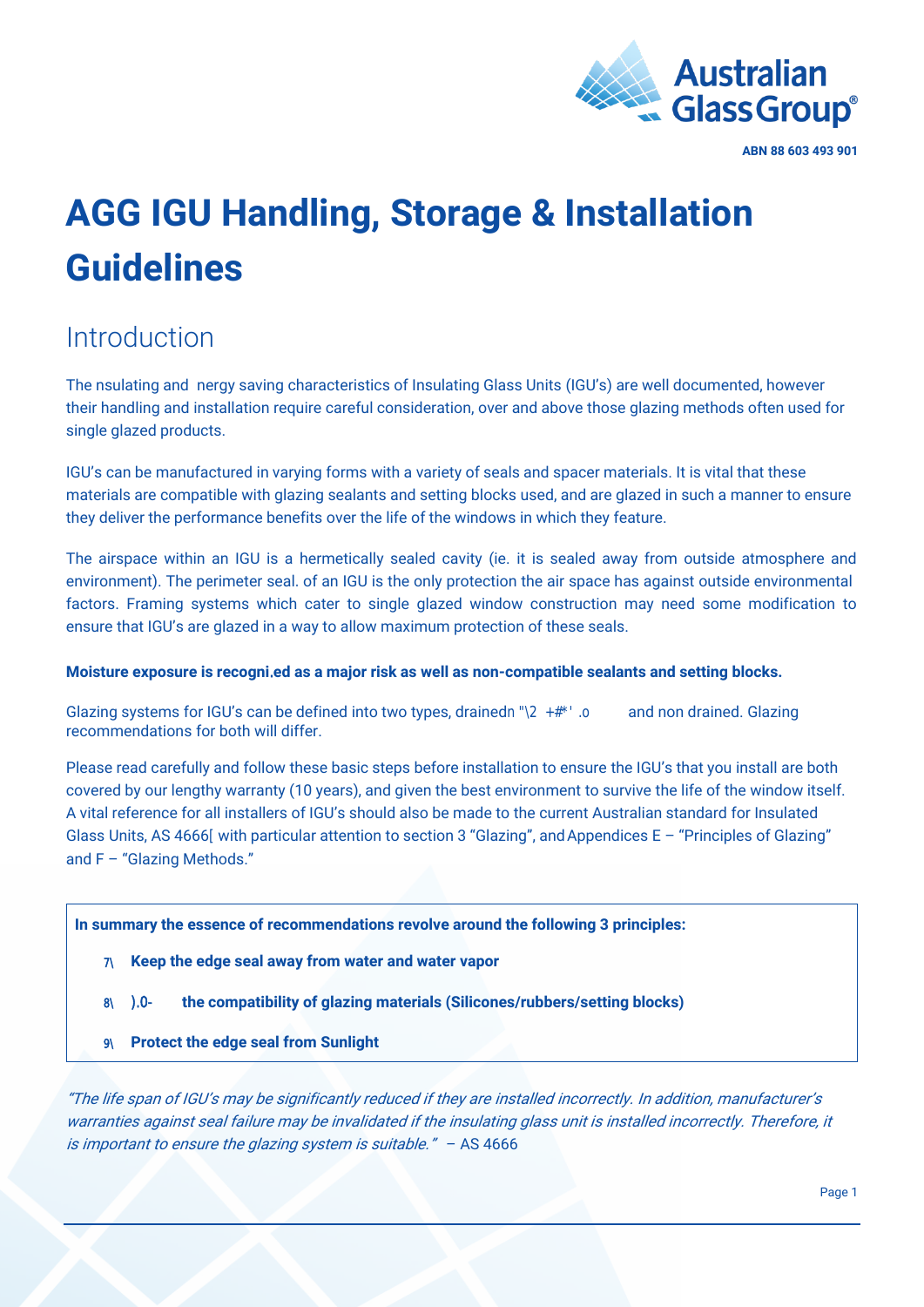

### Handling & Storage

- Stack on edge in a vertical position at 90° to its base support, which is inclined at 5 degrees, with cushioning between floor and edges.
- Do not stack more than six (6) deep without intermediate support for each stack.
- Store in a dry environment away from direct sunlight. Prolonged exposure to dampness may affect IGU seals and lead to product breakdown.
- Do not cover with plastic, as condensation may damage edge seals.
- Never store or transport horizontally.
- Carefully remove all labels after glazing. Large dark coloured labels can be a source of heat absorption and give cause for thermal risk when used in conjunction with annealed components.
- Do not damage edges in any way before or during installation. Even minor local shelling may increase risk of glass breakage.
- Never attempt to nip or grind edges, as this can damage the seals and lead to glass breakage.
- Damaged IGU's must not be glazed.
- Protect IGU's during building works. Guard against contact with wet cement or other alkaline materials released during rain from concrete or masonry, as this can cause staining.
- If glazing in high altitude locations, units may require pressure equalization tubes (also known as capillary tubes). This must be noted on the purchase order. Please contact our sales office should you require more information.

### Installation

#### **Frames**

Frames, beads and fixings must be adequate to support and restrain IGU's, withstand wind loadings, IGU weight and building movements:

- Ensure all glass framing members are plumb and square.
- Width of the frame rebate must be sufficient to accommodate the thickness of the IGU, plus face clearance plus bead.
- Never force units into the frame.
- Ensure glazing rebates and drainage weep holes are free from debris and obstructions.
- Glazing surfaces must be free of moisture, oil, dirt, grease and other contaminant material.
- Screws, bolts or other obstructions must not protrude into the glazing channel.

#### **Clearances**

IGU's must have adequate edge clearance for the full thickness of the unit:

- Setting blocks must allow drainage to pass to weep holes.
- Any point loading must be prevented.
- Edge cover should be a minimum of 12mm.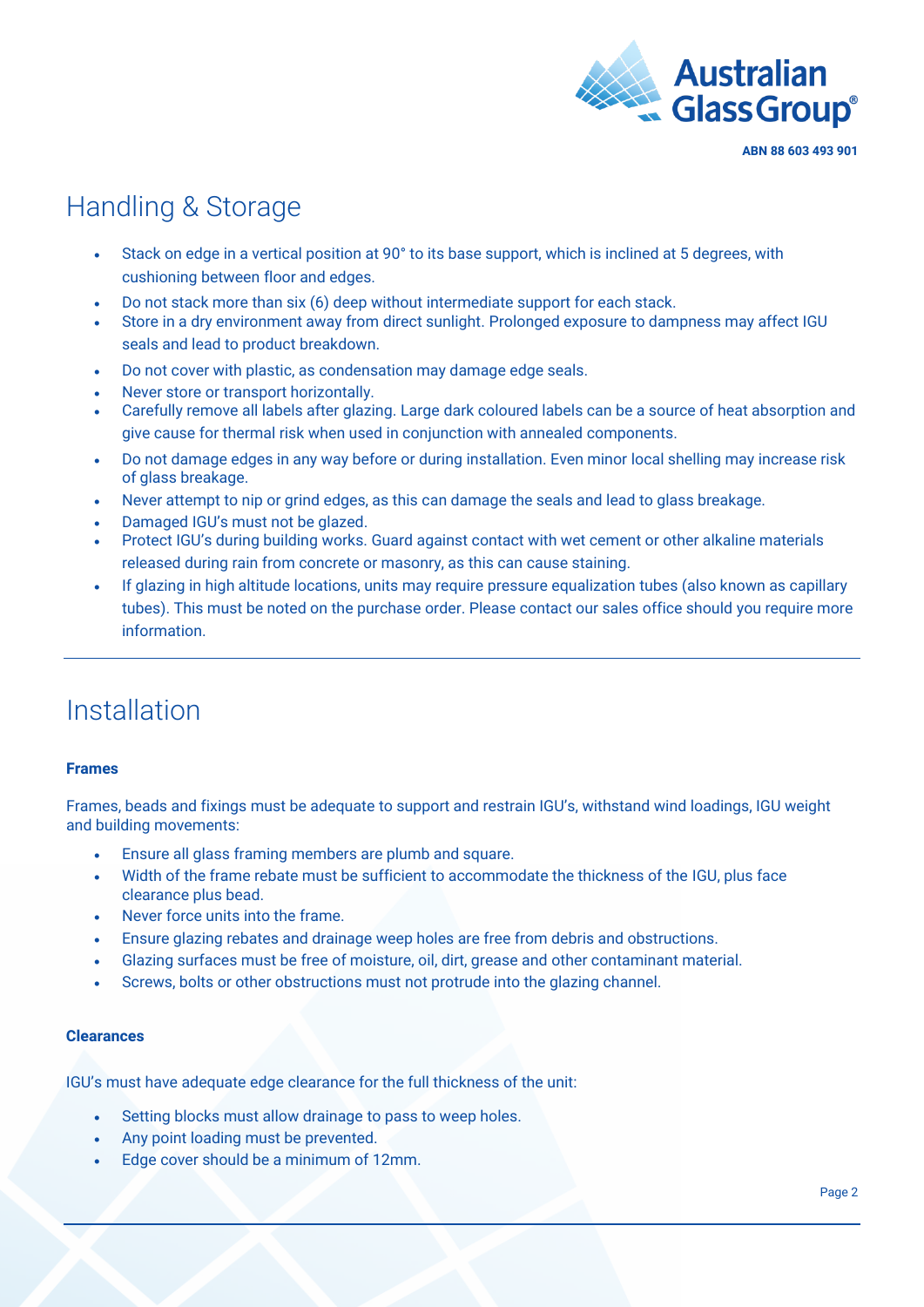

#### **Sealing and Drainage**

In the case of un-drained systems, all external junctions of glass and frame must be effectively sealed against penetration of weather:

- Glazing materials must achieve watertight glazing seals over the life of the warranty period.
- Water / moisture cannot be allowed to enter inside the glazing, as it will enter into the seal construction as water vapor and reduce the life-time of the sealed airspace.

In the case of drained systems:

- Install IGU's so that lodgement of water in the frame is prevented in the proximity of the edge, as prolonged contact with moisture may lead to seal failure.
- Ensure rebates are well drained and can operate over the life of the warranty period.
- Ensure there are no nails or similar material within the rebate.
- Timber or concrete frames, where in contact with glazing compounds, must be completely sealed with an appropriate sealer.

#### **Setting Blocks**

IGU's must be centrally located in the frame, with the bottom edge resting on two full-width setting blocks:

- Setting blocks must be at least the full width plus 3mm greater than the unit thickness.
- When pushed hard against the back of the rebate, they must fully support the bottom edge of the unit across its full width.
- Use minimum 3mm thick (for residential applications) and 6mm thick (for commercial applications) nonabsorbent, resilient neoprene, santoprene or EPDM, 85 ±5 shore - A hardness.
- The minimum length of each setting block (or two blocks side by side) shall be 25mm in length for every square metre of unit area, with a minimum length of 50mm.
- Composition of setting blocks must be compatible with the IGU edge seal.
- With the exception of pivot sashes, place setting blocks one quarter of the frame length in from each corner, or 150mm from corners, whichever is greater.
- For pivot sashes, setting blocks should be placed over the pivot point.



**Setting Block Position** One Quarter of the frame length in from each corner or 150mm from corners, whichever dimension is greate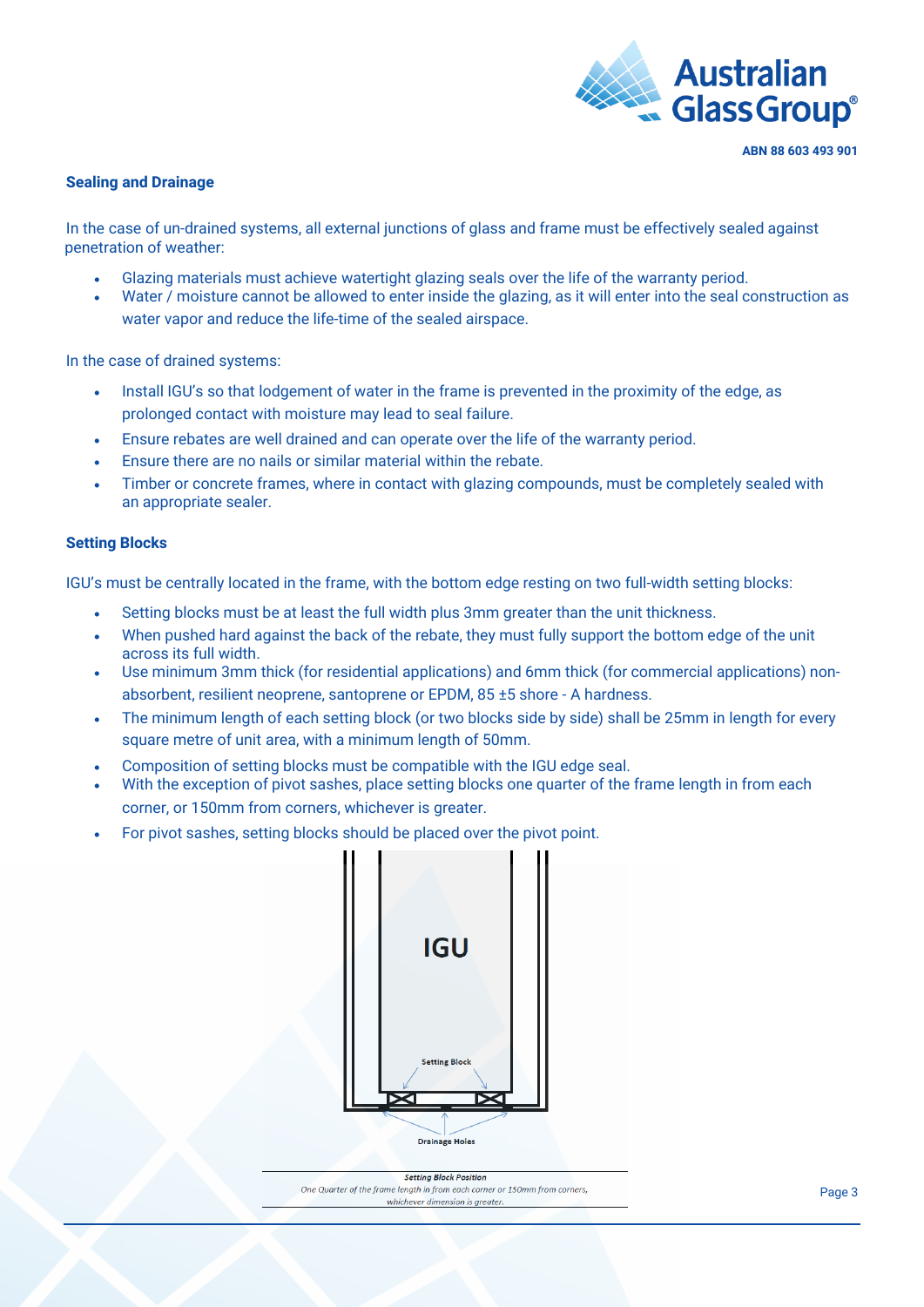

### Environmental Conditions

Protect polysulphide IGU edge seals from UV rays (commonly found in natural sunlight), which may break down the compounds contained within the seals. Where edge seals are exposed, it is crucial to specify structural silicone seals which are designed to withstand this UV exposure in external conditions.

Do not expose IGUs to chemical fumes or gases other than those present in normal clean atmospheric air, or to radiation of any type other than normal sunlight.

### Important summary note:

**All units are covered by our warranty against manufacturing defects (listed separately). Should any IGU panels exhibit traces of internal moisture or break-down, an investigation must be made as to the cause. In the case of drained systems, any traces of moisture need a clear path to drain away and will need to be demonstrated.** 

**In the case of un-drained systems (more common with timber windows) upon removal of glazing beads and seals, internal glazing pockets and materials need to be free of any moisture or traces of moisture. In respect to glazing recommendations for non-drained systems we confirm and re-enforce the need for systems to prevent any chance of moisture from entering inside the glazing system for the term of the warranty.** 

**Any IGU installed outside the above guidelines, allowing secondary seals to have prolonged exposure directly to moisture or moisture vapor, will not be covered by the product warranty.** 

The Australian Glass Group is a founding member of the Insulating Glass Manufacturers Association (IGMA) with full compliance of all three plants under the requirements of AS 4666 – Insulating Glass Units.